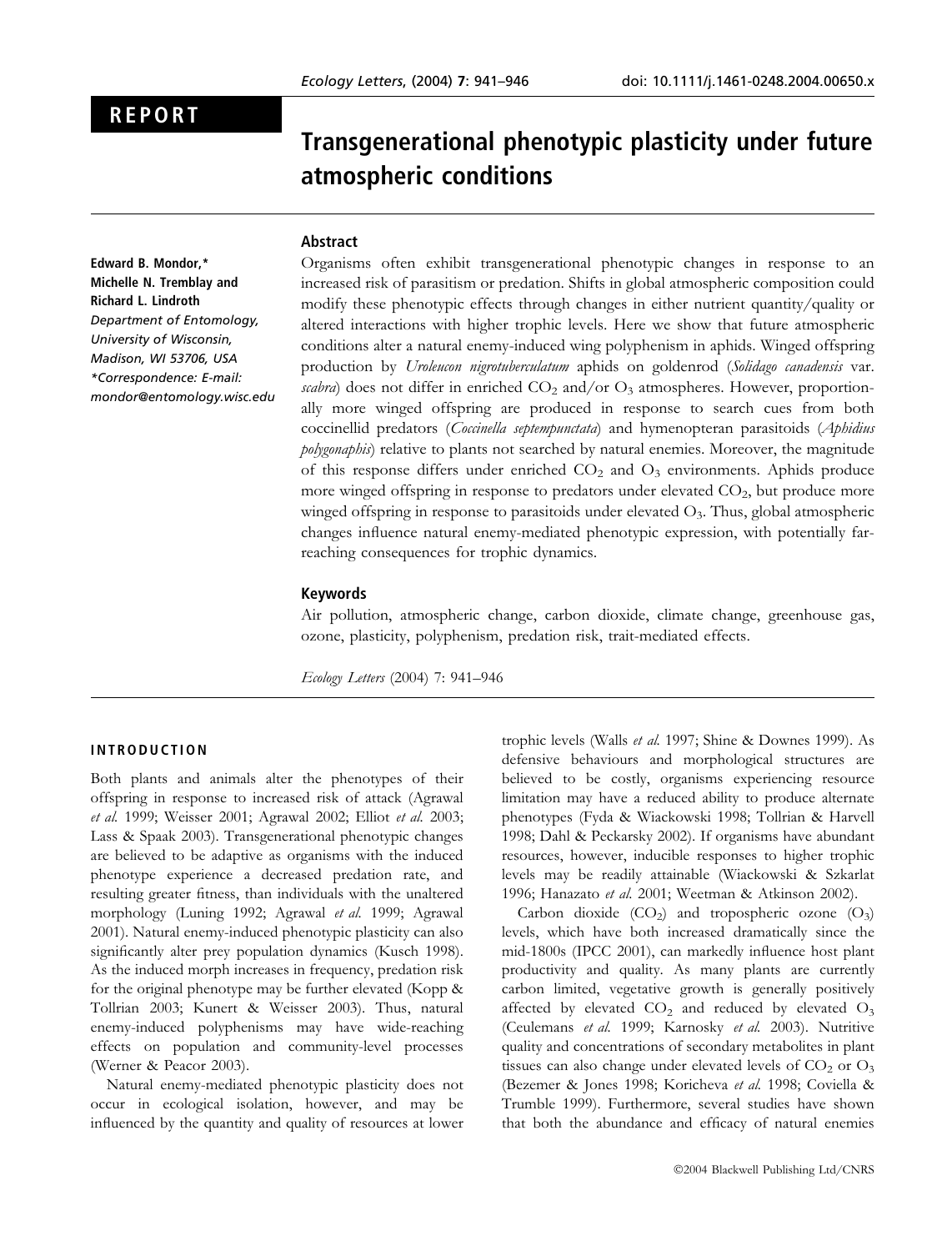differ under elevated  $CO_2$ , as opposed to elevated  $O_3$ , levels (Gate et al. 1995; Stiling et al. 1999; Percy et al. 2002). Whether parasitoids and predators of aphids respond to elevated greenhouse gases in a differential or similar manner cannot yet be affirmed. Therefore, if phenotypic plasticity of herbivores is dependent on resource quantity or quality (Müller et al. 2001; Teder & Tammaru 2002) or stimuli from the parasitoid or predator, such as is true for aphids (Dixon & Agarwala 1999; Weisser et al. 1999; Sloggett & Weisser 2002), then global atmospheric change may alter the proportion of individuals exhibiting alternate phenotypes.

Here we examine whether elevated levels of  $CO<sub>2</sub>$  and  $O<sub>3</sub>$ influence natural enemy-mediated transgenerational phenotypic changes in the aphid Uroleucon nigrotuberculatum when feeding on goldenrod, Solidago canadensis var. scabra. We assess whether cues from previously searching predators or parasitoids induce aphids to produce higher proportions of winged offspring, as has been previously documented in pea aphids (Dixon & Agarwala 1999; Weisser et al. 1999) and cotton aphids (E.B. Mondor, J.A. Rosenheim & J.F. Addicott, unpubl. results). We concurrently address whether this transgenerational polyphenism is influenced by  $CO<sub>2</sub>$ and  $O_3$  via effects on host plant quality or via effects on natural enemies.

## MATERIALS AND METHODS

## Free-air  $CO<sub>2</sub>$  enrichment experiment

The Aspen Free-Air  $CO<sub>2</sub>$  Enrichment (FACE) site, located near Rhinelander, WI, USA (45.7° latitude, 89.7° longitude), consists of 12, 30 m rings arranged in a randomized complete block design (Dickson et al. 2000). Four treatments comprise each block: (1) control (c. 367  $\mu$ L L<sup>-1</sup> CO<sub>2</sub> and 38 nL L<sup>-1</sup> O<sub>3</sub>), (2) elevated CO<sub>2</sub> (+CO<sub>2</sub>,  $\epsilon$ , 537 µL L<sup>-1</sup>), (3) elevated O<sub>3</sub>  $(+\text{O}_3, c. 51 \text{ nL L}^{-1})$ , and (4) elevated CO<sub>2</sub> and O<sub>3</sub>  $(+\text{CO}_2)$ +O<sub>3</sub>, c. 537 µL L<sup>-1</sup> + 51 nL L<sup>-1</sup>, respectively). Elevated CO2 levels represent concentrations predicted for the year 2060 (Dickson et al. 2000). Meanwhile,  $O_3$  levels are elevated c. 1.5 times that of background levels, based on a diurnal profile of a moderately polluted city (Leelenaw, MI, USA) in the Great Lakes Region of North America (Dickson et al. 2000). As each ring is fully open to the prevailing weather conditions, a computer-controlled trace-gas monitoring system continually adjusts the concentrations of both gases, which are disseminated through vertical vent pipes surrounding each ring (Dickson et al. 2000).

Each FACE ring is divided into three habitat types: (1) mixed trembling aspen (Populus tremuloides Michx.) genotypes, (2) mixed trembling aspen and sugar maple (Acer saccharum Marsh.), and (3) mixed trembling aspen and paper birch (Betula papyrifera Marsh.). Sites were tilled and 1000 trees planted inside each ring in 1997, and fumigation

treatments commenced in 1998 (Dickson et al. 2000). The understory of each FACE ring, where our experiments were conducted, is a diverse community of  $\epsilon$ . 60 plant species (C.S. Awmack & A.J. Weldon, University of Wisconsin, Madison, WI, USA, unpubl. results). These understory plants are derived from the soil seed bank or from natural dispersion of seeds into the rings.

#### Insect bioassay

In each of the 12 rings, nine aphid-free goldenrod plants, S. canadensis var. scabra (= Solidago altissima), were selected at random. To minimize microclimate variation, all plants were chosen from within the aspen–maple sector. A  $15 \times 30$  cm mesh bag was placed over the terminal end of each plant and attached with metal twist ties. Inside each bag one of the following treatments, which were assigned at random using paper chits, was placed: (1) no natural enemy (control), (2) a field collected adult predatory coccinellid, Coccinella septempunctata, or (3) a field collected female hymenopteran parasitoid, Aphidius polygonaphis  $(n = 3$  of each treatment per ring). Natural enemies were permitted to search the aphid-free goldenrod plants for 72 h. We felt this to be a reasonable time for natural enemy searching, as predators and parasitoids were consistently observed on neighbouring plants over the same time period.

Natural enemies were subsequently removed from the plants and an individual adult, apterous U. nigrotuberculatum aphid which had been field collected from tall goldenrod outside the gas treatments (i.e. under ambient conditions) was placed on each plant. Aphids were obtained from a  $5 \times 5$  m low-density area, to minimize any prior effects of crowding or natural enemy disturbance on aphid offspring production. Aphids were allowed to produce offspring over 3 days, after which time they were removed and the progeny allowed to mature for 11 days. Prior observations indicated that this was an adequate time for aphid development under our field conditions. At the conclusion of the experiment, plants were thoroughly examined for numbers and phenotypes of offspring. A small number of second-generation progeny, from a few first-generation adults reaching maturity, were easily distinguished on the basis of their small size  $(< 2$  mm) compared to adults  $(> 4$  mm), and were not included in the aphid counts.

## **Statistics**

Data were analyzed using a three-factor split plot ANOVA (JMP version 4.0.4, SAS Institute Inc. 2001). Whole plot effects consisted of the atmospheric treatments  $CO<sub>2</sub>$ (ambient vs. elevated) and  $O_3$  (ambient vs. elevated), fully crossed, and with ring block incorporated as a random blocking variable (Dickson et al. 2000). Natural enemy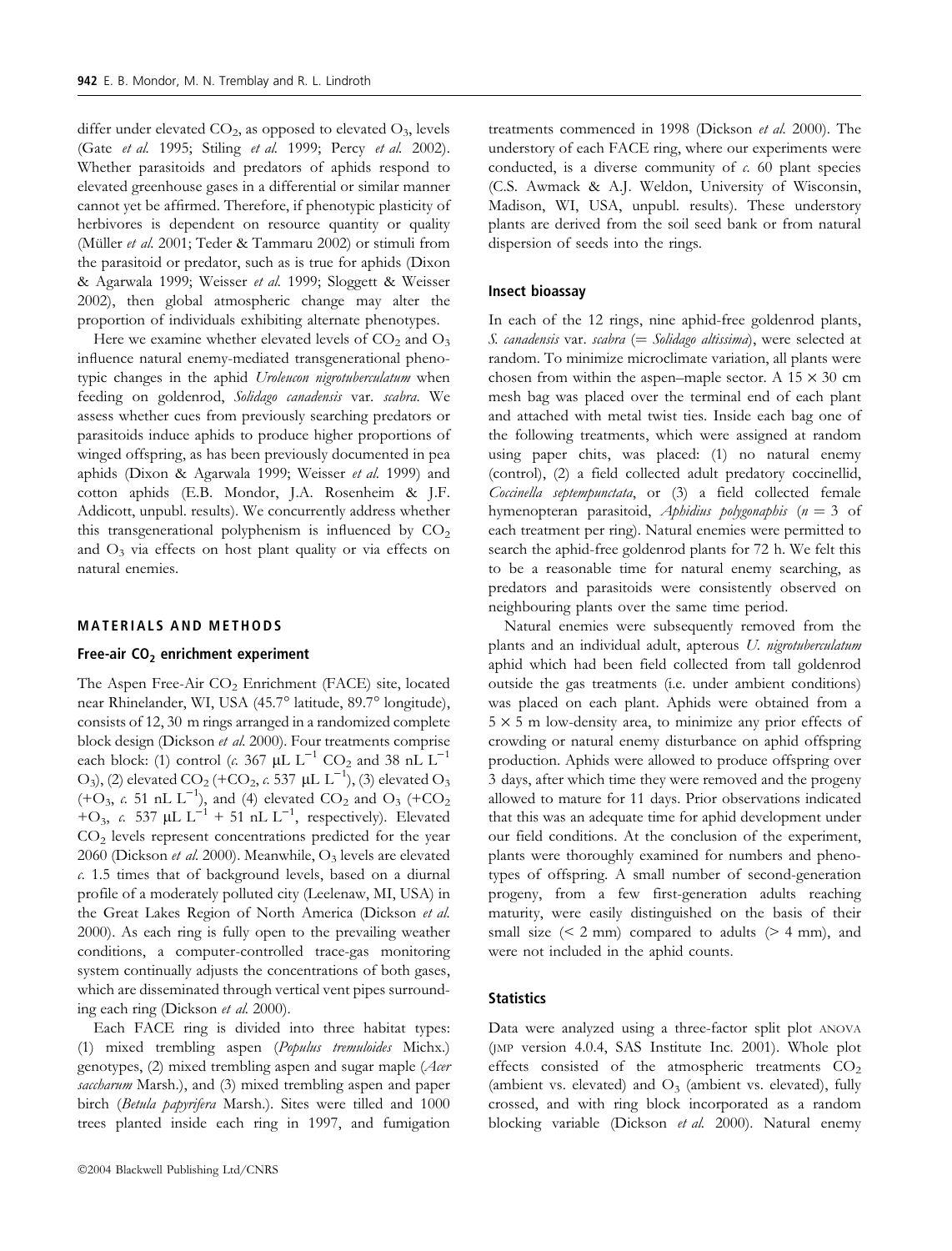treatment (clean plant vs. predator search cue on plant vs. parasitoid search cue on plant) was incorporated as a subplot factor, within gas treatments. All interactions between gas treatments and the natural enemy treatment were included as sub-plot interactions. In the split plot analysis, a whole plot error term (block  $\times$  atmospheric gases error) was used to test whole plot effects, while a split plot error term (residual error) was used to test sub-plot effects. We initially incorporated aphid density (i.e. total number of aphids per plant) into our model as a covariate, as this may affect the proportion of winged offspring produced (Sutherland 1969). Because this variable was nonsignificant, however, it was removed prior to running the final analysis.

As experimental replication of the fumigation treatments involves entire FACE rings, individual assays of each natural enemy treatment within each ring are not true replicates. Thus, our dependent variable was the overall mean proportion of winged offspring produced per natural enemy treatment per FACE ring. Assays in which no offspring were produced were not included in these proportions. Overall proportions were transformed  $[x' = arcsin$  $(sqrt(x))]$  to achieve normality (Zar 1984) prior to being analyzed. Post hoc analyses were conducted using Fisher's LSD with a sequential Bonferroni correction (Rice 1989). A significance value of  $P < 0.10$  was selected to determine significance, which is appropriate in FACE experiments due to the reduced sample sizes and power resulting from the experimental design (Filion et al. 2000).

## RESULTS

Aphids did not produce different proportions of winged offspring in response to elevated CO<sub>2</sub> ( $F_{1,7} = 0.06$ ,  $P =$ 0.810), O<sub>3</sub> ( $F_{1,7} = 0.92$ ,  $P = 0.369$ ), or the combined effects of CO<sub>2</sub> and O<sub>3</sub> ( $F_{1,7} = 0.47$ ,  $P = 0.515$ ) when pooled across natural enemy treatments. Pooled across gas treatments, however, aphids did respond to previously searching natural enemies by producing greater proportions of winged offspring when encountering either predator or parasitoid search cues, compared to aphids on clean (no enemy cue) plants (mean  $\pm 1$  SE: no search cue, 0.24  $\pm$  0.06; predator search cue, 0.78  $\pm$  0.06; parasitoid search cue,  $0.74 \pm 0.06$ :  $F_{2,2} = 357.62$ ,  $P = 0.003$ ).

Greenhouse gas treatments and natural enemy treatments interacted to affect phenotypic plasticity, as evidenced by divergent patterns of wing-induction in response to natural enemy search cues under elevated concentrations of  $CO<sub>2</sub>$ (CO<sub>2</sub>  $\times$  natural enemy;  $F_{2,2} = 53.27$ ,  $P = 0.018$ ; Fig. 1a) and O<sub>3</sub> (O<sub>3</sub>  $\times$  natural enemy;  $F_{2,2} = 59.29$ ,  $P = 0.017$ ; Fig. 1b). Following a sequential Bonferroni correction, post hoc tests indicated that aphids did not bear different proportions of winged offspring on clean plants under ambient vs. elevated  $CO_2$  (Fig. 1a) or  $O_3$  (Fig. 1b).



**Figure 1** Proportions (mean  $+ 1$  SE) of winged offspring produced by Uroleucon nigrotuberculatum in response to predator and parasitoid search cues under: (a) ambient (mean of control and + $O_3$  treatments) and elevated (mean of + $CO_2$  and + $CO_2$  +  $O_3$ ) treatments) CO<sub>2</sub> atmospheres, and (b) ambient (mean of control and  $+CO_2$  treatments) and elevated (mean of  $+O_3$  and  $+CO<sub>2</sub> + O<sub>3</sub>$  treatments)  $O<sub>3</sub>$  atmospheres. Bars with different letters are significantly different  $(P < 0.10)$ ; Fisher's LSD with sequential Bonferroni correction.

Production of winged offspring under enriched  $CO<sub>2</sub>$ atmospheres increased, however, in response to predator cues but not in response to parasitoid cues (Fig. 1a). In contrast, wing induction under elevated  $O<sub>3</sub>$  increased in response to parasitoid cues but was not influenced by predator cues (Fig. 1b).  $CO<sub>2</sub>$  and  $O<sub>3</sub>$  had independent (noninteractive) effects on aphid responses to natural enemy cues (CO<sub>2</sub> × O<sub>3</sub> × natural enemy;  $F_{2,2} = 7.81, P = 0.114;$ Fig. 2).

#### **DISCUSSION**

We are just beginning to understand the extent to which organisms adjust the phenotypes of their offspring in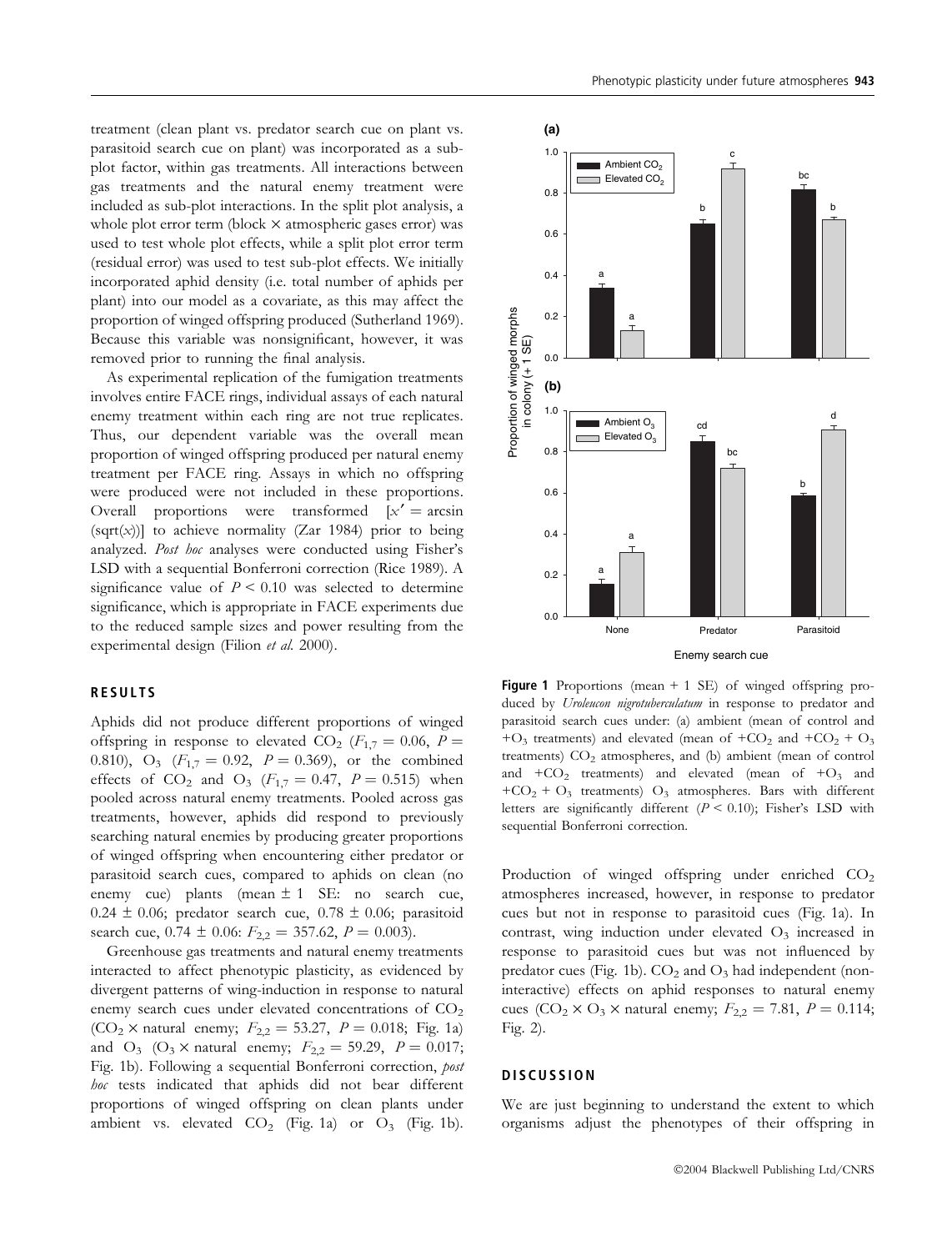

**Figure 2** Proportions (mean  $+ 1$  SE) of winged offspring produced by Uroleucon nigrotuberculatum in response to predator and parasitoid search cues under all atmospheric treatments (ambient, +CO<sub>2</sub>, +O<sub>3</sub>, and +CO<sub>2</sub> + O<sub>3</sub>). Values inside columns are the mean numbers of offspring per colony.

response to increased risk of attack from natural enemies (Agrawal et al. 1999; Weisser 2001; Agrawal 2002; Elliot et al. 2003; Lass & Spaak 2003). Here, our results show that U. nigrotuberculatum, on goldenrod which had been previously searched by either a predatory coccinellid or a hymenopteran parasitoid, produced  $c$ . threefold more winged offspring than those that had not encountered natural enemy search cues. Aphids did not produce increased proportions of winged offspring in response to elevated  $CO<sub>2</sub>$  and  $O<sub>3</sub>$  per se, but produced more winged offspring in response to predator and parasitoid cues, under elevated concentrations of  $CO<sub>2</sub>$  and  $O<sub>3</sub>$ , respectively.

Uroleucon nigrotuberculatum exhibit very high levels of winginduction as, averaged across gas treatments, 76% of offspring are winged in response to natural enemy stimuli. Parasitism and predation can be extremely high on this species under field conditions (E.B. Mondor, unpubl. results), thus a large inducible response to increased risk of attack is likely adaptive. By producing winged offspring, aphids have the ability to disperse to other plants, with a lower conspecific density and, as many natural enemies attack prey in a density dependent fashion, with a lower parasitism and predation risk (Minoretti & Weisser 2000; Colfer & Rosenheim 2001). Thus, even if winged individuals have a lower intrinsic rate of increase than unwinged individuals (Dixon 1998), winged offspring production may be adaptive to ensure individual, and hence clone, survival (Weisser 2001).

The most puzzling question arising from this experiment is: why do aphids respond so differently to predator and parasitoid search cues under different atmospheric conditions? To answer this question, the proximate mechanisms

2004 Blackwell Publishing Ltd/CNRS

underlying natural enemy-mediated aphid wing-induction must be understood. Unfortunately, little is known about the mechanisms underlying this phenomenon (Weisser 2001). A general mechanism such as a 'pseudo-crowding' effect is believed to underlie wing-induction (Sloggett & Weisser 2002), as aphids alter offspring phenotypes in response to ladybird beetle adults and larvae (Dixon & Agarwala 1999; Weisser et al. 1999), hoverfly and lacewing larvae (Kunert & Weisser 2003), and parasitoids (Sloggett & Weisser 2002). After being knocked off a plant by natural enemies, aphids crawling back onto plants encounter a large number of conspecifics and experience a stimulus similar to that of crowding (Sloggett & Weisser 2002). This mechanism, however, is unable to explain individual aphids' propensities to produce winged offspring when exposed to parasitoid and predator search cues, as conspecifics are not present (Dixon & Agarwala 1999; E.B. Mondor, J.A. Rosenheim & J.F. Addicott, unpubl. results).

As winged progeny are produced by either individual or group-living aphids in response to natural enemies (Weisser et al. 1999; Sloggett & Weisser 2002; Kunert & Weisser 2003) or their search cues alone (Dixon & Agarwala 1999; E.B. Mondor, J.A. Rosenheim & J.F. Addicott, unpubl. results), we hypothesize that a more general mechanism may be responsible for wing-induction. Increased aphid movement (Dixon & Agarwala 1999) and accompanying reduced feeding times or rates in response to compounds left by searching enemies (Kosaki & Yamaoka 1996; Yasuda et al. 2000) may alter an insect's physiological state to trigger the production of winged offspring. Reduced resource acquisition resulting from natural enemy disturbance may, as a result, be functionally equivalent to declining host plant quality (Mittler & Sutherland 1969; Dixon & Glen 1971).

Therefore, as parasitoid and predator efficacies are altered under elevated  $CO_2$  and  $O_3$  (Gate *et al.* 1995; Stiling *et al.* 1999; Percy et al. 2002), we hypothesize that natural enemies may have differential search behaviour and leave different amounts of search cue on plants under altered atmospheric conditions. Natural enemy behaviour will likely be altered under enriched  $CO<sub>2</sub>$  and/or  $O<sub>3</sub>$  atmospheres, as herbivore behaviour is known to change (Awmack et al. 1997; Mondor et al. 2004). Under this scenario, aphids may then adjust their feeding times/rates and produce dissimilar numbers of winged offspring under different greenhouse gases.

An alternative hypothesis is that different atmospheric conditions may result in the differential production or breakdown of plant- or insect-derived compounds that elicit phenotypic changes. Solidago spp. produce a wide array of volatile compounds (Kalemba 1998; Schmidt et al. 1999) and plants radically alter volatile emissions under enriched atmospheres (Snow et al. 2003; Vuorinen et al. 2004). Thus, detection of parasitoid and predator chemical compounds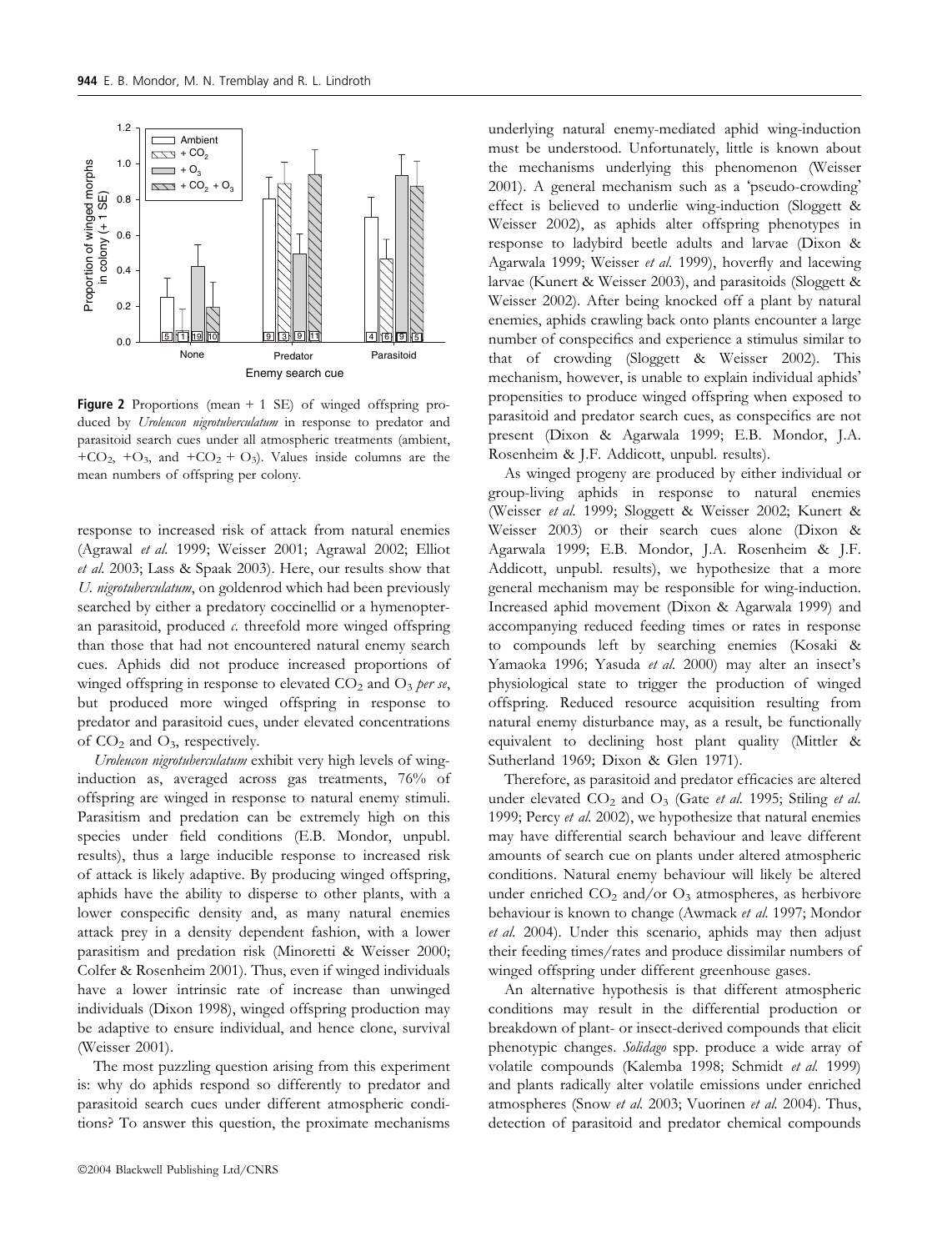may be altered by changing background levels of plant volatiles. Furthermore, changing atmospheric conditions also influence the rate at which pheromone structures are destabilized (Arndt 1995). Thus, additional experimental work is required to determine the actual mechanism underlying atmospheric mediation of transgenerational effects in aphids.

Irrespective of the mechanism underlying such transgenerational effects, rapidly progressing atmospheric changes clearly have the potential to alter an organism's phenotypic responses to higher trophic levels. While it is difficult to infer population and community-level processes from studies conducted on individuals, our results suggest that atmospheric changes will likely alter prey–natural enemy interactions.  $A$  priori, it is difficult to determine whether altered wing-induction responses under changing atmospheres result in better-protected morphs or individuals with unnecessary defences. The extent to which induced traits are adaptive is complex, being determined by factors such as the presence of con- and hetero-specifics as well as resource abundance and quality (Peacor 2002). Therefore, while much is yet to be learned about natural enemy-induced polyphenisms, altered phenotypic expression resulting from global atmospheric changes may have far reaching effects on trophic dynamics.

#### ACKNOWLEDGEMENTS

Aspen FACE is principally supported by the Office of Science (BER), US Department of Energy, Grant no. DE-FG02-95ER62125, the US Forest Service Northern Global Change Program and North Central Research Station, Michigan Technological University, and Natural Resources Canada, Canadian Forest Service. This research was funded by NSF award DEB-0129123. We thank David Voegtlin, Steven Krauth, and John Luhman for assistance with aphid and parasitoid identifications, and site-operators Jaak Sober and Wendy Jones for their help at Aspen FACE. We also thank four anonymous reviewers whose comments greatly improved this manuscript.

## **REFERENCES**

- Agrawal, A.A. (2001). Transgenerational consequences of plant responses to herbivory: an adaptive maternal effect? Am. Nat., 157, 555–569.
- Agrawal, A.A. (2002). Herbivory and maternal effects: mechanisms and consequences of transgenerational induced plant resistance. Ecology, 83, 3408–3415.
- Agrawal, A.A., Laforsch, C. & Tollrian, R. (1999). Transgenerational induction of defenses in animals and plants. Nature, 401, 60–63.
- Arndt, U. (1995). Air pollutants and pheromones a problem. Chemosphere, 30, 1023–1031.
- Awmack, C.S., Woodcock, C.M. & Harrington, R. (1997). Climate change may increase vulnerability of aphids to natural enemies. Ecol. Entomol., 22, 366–368.
- Bezemer, T.M. & Jones, T.H. (1998). Plant–insect herbivore interactions in elevated atmospheric  $CO<sub>2</sub>$ : quantitative analyses and guild effects. Oikos, 82, 212–222.
- Ceulemans, R., Janssens, I.A. & Jach, M.E. (1999). Effects of  $CO<sub>2</sub>$ enrichment on trees and forests: lessons to be learned in view of future ecosystem studies. Ann. Bot. (Lond.), 84, 577–590.
- Colfer, R.G. & Rosenheim, J.A. (2001). Predation on immature parasitoids and its impact on aphid suppression. Oecologia, 126, 292–304.
- Coviella, C.E. & Trumble, J.T. (1999). Effects of elevated atmospheric carbon dioxide on insect-plant interactions. Conserv. Biol., 13, 700–712.
- Dahl, J. & Peckarsky, B.L. (2002). Induced morphological defenses in the wild: predator effects on a mayfly, Drunella coloradensis. Ecology, 83, 1620–1634.
- Dickson, R.E., Lewin, K.F., Isebrands, J.G., Coleman, M.D., Heilman, W.E., Riemenschneider, D.E. et al. (2000). Forest Atmosphere Carbon Transfer Storage II (FACTS II) – The Aspen Freeair  $CO_2$  and  $O_3$  Enrichment (FACE) Project: An Overview. USDA Forest Service North Central Research Station General Tech. Rep. NC-214, St. Paul, MN, USA, 68 pp.
- Dixon, A.F.G. (1998). Aphid Ecology: An Optimization Approach, 2nd edn. Chapman and Hall, London, UK.
- Dixon, A.F.G. & Agarwala, B.K. (1999). Ladybird-induced lifehistory changes in aphids. Proc. R. Soc. Lond. B, 266, 1549-1553.
- Dixon, A.F.G. & Glen, D.M. (1971). Morph determination in the bird cherry-oat aphid, Rhopalosiphum padi L. Ann. Appl. Biol., 68, 11–21.
- Elliot, S.L., Blanford, S., Horton, C.M. & Thomas, M.B. (2003). Fever and phenotype: transgenerational effect of disease on desert locust phase state. Ecol. Lett., 6, 830-836.
- Filion, M., Dutilleul, P. & Potvin, C. (2000). Optimum experimental design for free-air carbon dioxide enrichment (FACE) studies. Global Change Biol., 6, 843-854.
- Fyda, J. & Wiackowski, K. (1998). Benefits and costs of predatorinduced morphological changes in the ciliate Colpidium kleini (Protozoa, Ciliophora). Eur. J. Protistol., 34, 118–123.
- Gate, I.M., McNeill, S. & Ashmore, M.R. (1995). Effects of air pollution on the searching behaviour of an insect parasitoid. Water Air Soil Poll., 85, 1425–1430.
- Hanazato, T., Fueki, K. & Yoshimoto, M. (2001). Fish-induced life-history shifts in the cladocerans daphnia and simocephalus: are they positive or negative responses? J Plankton Res., 23, 945– 951.
- IPCC (2001). Climate Change 2001: The Scientific Basis. Report of Working Group I of the Intergovernmental Panel on Climate Change, IPCC Secretariat, Geneva.
- Kalemba, D. (1998). Constituents of the essential oil of Solidago virgaurea L. Flavour Frag. J., 13, 373-376.
- Karnosky, D.F., Zak, D.R., Pretziger, K.S., Awmack, C.S., Bockheim, J.G., Dickson, R.E. et al. (2003). Tropospheric  $O_3$  moderates responses of temperate hardwood forests to elevated  $CO<sub>2</sub>$ : a synthesis of molecular to ecosystem results from the aspen FACE project. Funct. Ecol., 17, 289-304.
- Kopp, M. & Tollrian, R. (2003). Reciprocal phenotypic plasticity in a predator–prey system: inducible offences against inducible defences? Ecol. Lett., 6, 742–748.